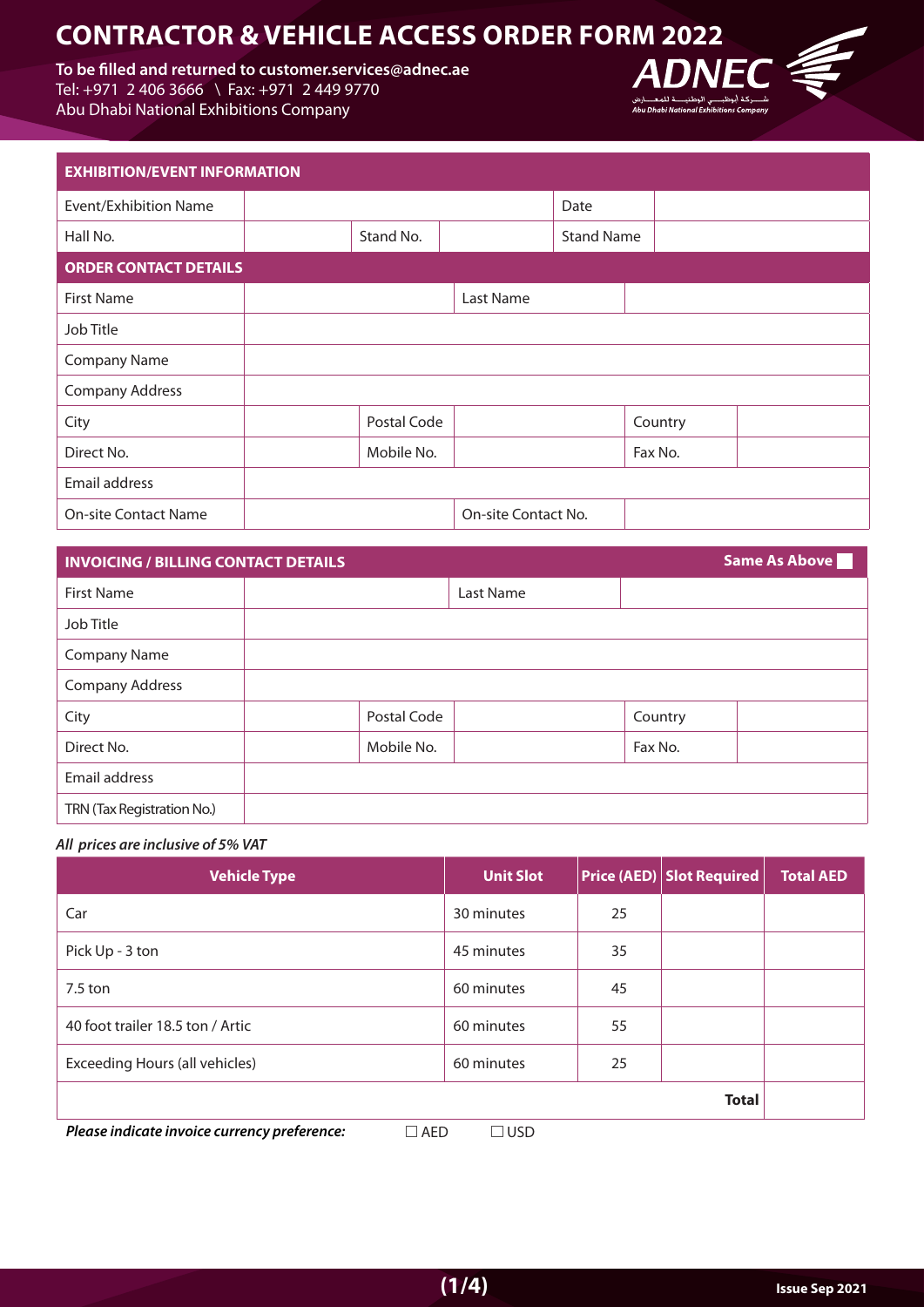# **CONTRACTOR & VEHICLE ACCESS ORDER FORM 2022**

To be filled and returned to customer services@adnec.ae Tel: +971 2 406 3666 \ Fax: +971 2 449 9770 Abu Dhabi National Exhibitions Company



Effective 1 January 2020, ADNEC implemented a formalised chargeable Contractor & Vehicle Access Process.

All contractors and vehicles which present themselves to the ADNEC holding areas access gates or loading bays

ADNEC security and Traffic teams will administer the access process which will be directly linked with the Ministry of Immigration in order to ensure individuals are legally entitled to work within the UAE. The process and charges will apply to all vehicles and individuals without exception.

## **The process will:**

- Ensure that contractors accessing the ADNEC venue are legal, legitimate and operating within the laws of the UAE.
- Provide an accurate data base of who is working within ADNEC and their reason for being in the venue.
- increase and enhance the overall level of site security and survaillance.
- Raise awareness amongst contractors and vehicle operators to be mindful and accountable with regards to the operating standards, (specifically Health & Safety considerations) and the potential impact of their work activity when on site.
- Allow greater control of the loading bays and access gates ensuring that build up and breakdown periods operate with greater effeciency.
- Ensure that vehicles and contractors adhere to the stipulated timings and rules/regulations of the venue.

## **Contractor's Wristband**

- All contractors must present a valid Emirates ID (for UAE residents) or passport and visa copy (for international contractors) at the designated security gate.
- Contractor's wristband together with the official receipt will be issued upon payment of the applicable fee. CAsh or credit card payment is accepted.
- All contractor's must wear proer PPE prior to entering the loading bay. Minimum requirement includes (steel toe safety shoes, gloves, high-vis jackets and hard hat).
- All contractors must wear their wristband at all the times while in ADNEC location. ADNEC security must be informed in case of the lost wristband. Contractor will be charged AED 25 for re-issue of wristband.

## **Contractor's Pass is issued at the following Security Gates:**

- Security Gate 1 (located behind Hall 1) for stands located in Hall 1-4, CP1, Grandstand and Marina.
- Security Gate 4 (located behind Hall 7) for stands located in Hall 5, 6, 7, 8, 9 & 10.
- Security Gate 7 (located behind Hall 10) for stands located in Hall 10, 11 & ICC.

### All prices are inclusive of 5% VAT

| <b>Description</b>                               | <b>Rate (AED)</b> |
|--------------------------------------------------|-------------------|
| 1 Day (per pax)                                  | 25                |
| 3 Consecutive Days (per pax)                     | 55                |
| 5 Consecutive Days (per pax)                     | 90                |
| <b>3 Consecutive Months</b>                      | 330               |
| <b>Annual</b>                                    | 550               |
| Show contractor (during and after the open days) | 225               |

**Please indicate invoice currency preference:**  $\Box$  AED  $\Box$  USD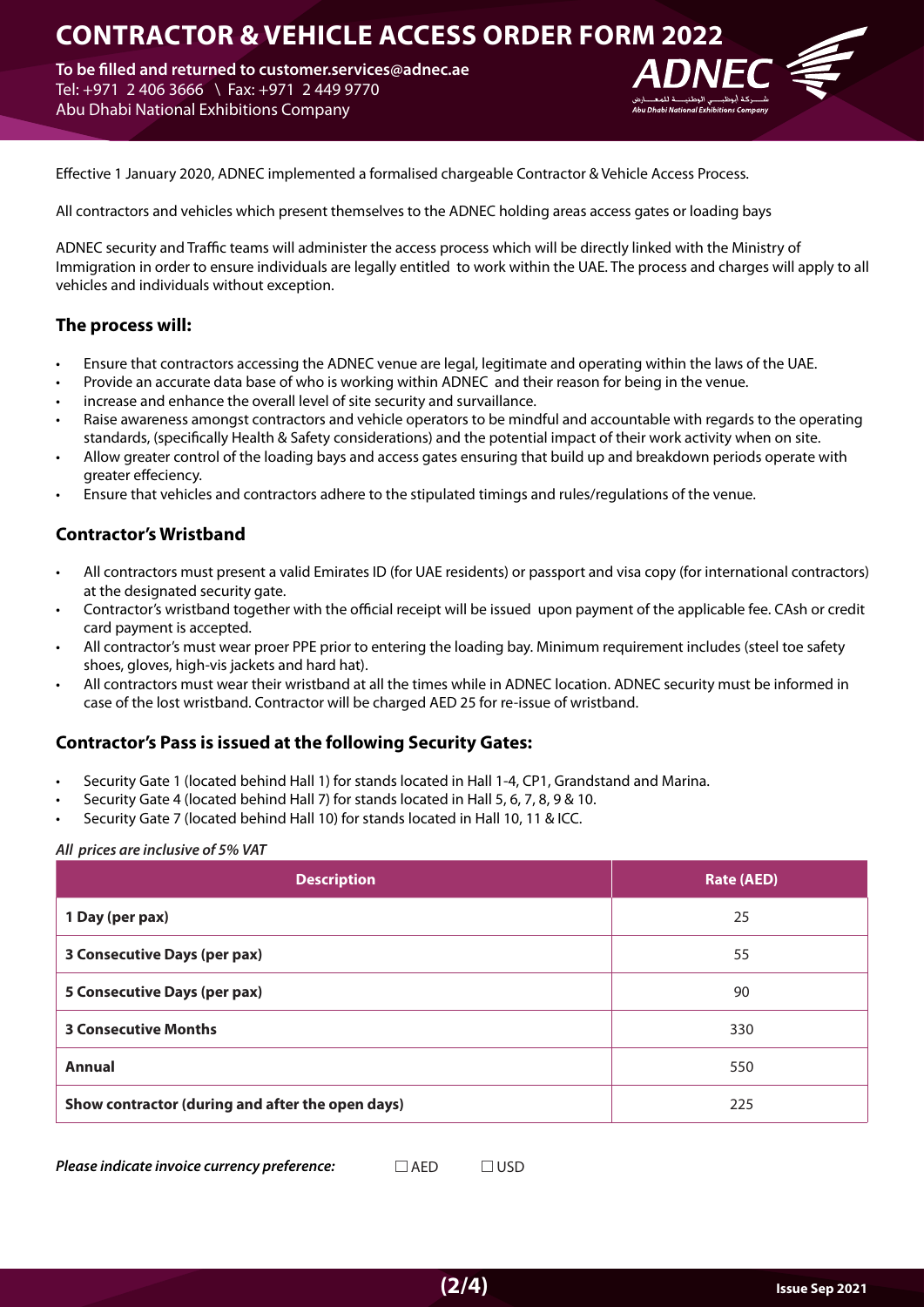# **2022 CONTRACTOR & VEHICLE ACCESS ORDER FORM 2022**

To be filled and returned to customer services@adnec.ae Tel: +971 2 406 3666 \ Fax: +971 2 449 9770 Abu Dhabi National Exhibitions Company



## **Vehicle Access Pass**

| <b>Date</b> | <b>Type of Vehicle</b> | <b>Stand No.</b> | <b>Stand Name</b> | Hall no. | Plate no. |
|-------------|------------------------|------------------|-------------------|----------|-----------|
|             |                        |                  |                   |          |           |
|             |                        |                  |                   |          |           |
|             |                        |                  |                   |          |           |

- Every vehicle that enter the Loading Bay must be registered. (Pre-registration or onsite) This applies to every type of vehicle (Pick up and trucks)
- Filling up Pre registration will not provide priority to access the loading area but enable to speed up the process at the entry
- All vehicles have to go to the Holding area first and then will be directed to Optimal Loading bays
- The Holding area is only place where a vehicle can obtain the entry permission-Loading Bay pass
- Our traffic marshals will direct you to the precise location for parking
- Please use separate preregistration forms for buildup & breakdown period
- Vehicles on loading bays without information will be fined AED 300 and be informed to authorities to be removed from loading bays
- Materials to be carried out by hands are not allowed to use loading bays but need to use multistory car park.
- In the circumstance of vehicle using additional time to the booked period in the pre-registration form, additional amount will be needed to pay at the time of exit

## **If you require any other unloading equipment, such as a forklift, cranes please mention below**

| <b>Type of Equipment</b> | <b>Ton</b> | <b>Entry Time</b> | <b>Exit Time</b> | <b>Equipment Owner</b> |
|--------------------------|------------|-------------------|------------------|------------------------|
|                          |            |                   |                  |                        |
|                          |            |                   |                  |                        |
|                          |            |                   |                  |                        |

**2022 THIS PRICE LIST IS VALID FOR THE PERIOD 1 JANUARY - 31 DECEMBER 2022**